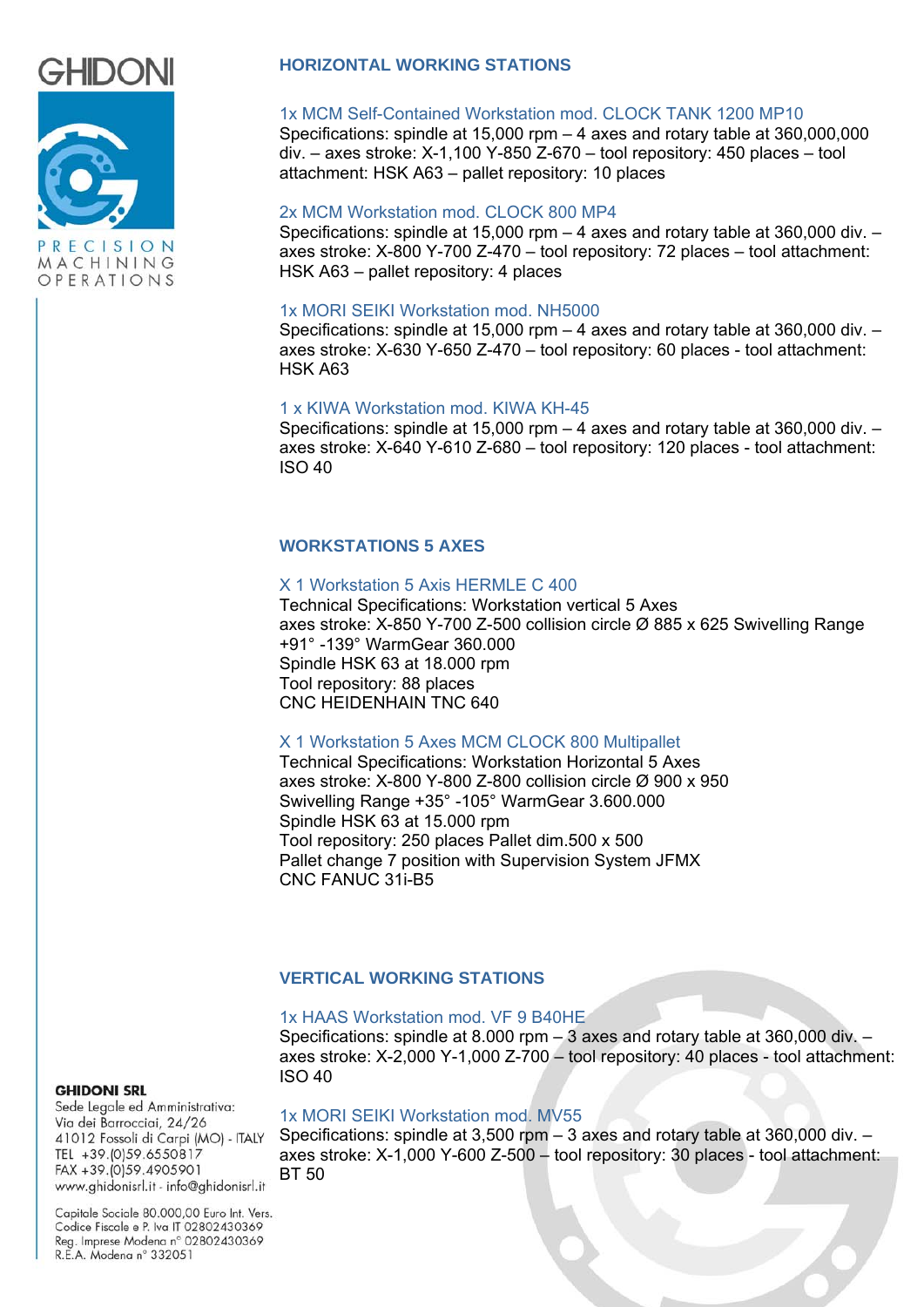



# **LATHES AND TURNING CENTERS MULTITASKING**

### 1 x Turning centres OKUMA mod. MULTUS U 4000 1SW

Technical Specifications: Upper turret milling B-axis continuous rotating chuck CAPTO C6 a 12,000 rpm Lower Turret Lathes 12 positions Main spindle motors BIG BORE ASA 12 a 3200 rpm(32KW) Secondary Chuck ASA 8 a 4200 rpm (22KW) Precision C axis 1/10 μm

Turning diameter max Ø 650 x 1500 Y axis 300 mm. Tool repository: 80 places 1x MAZAK Lathe Station mod. INTEGREX 400Y MARK IV

Specifications: ASA12 spindle 3,300 rpm and lathe head at 12,000 rpm – 5 axes working stroke Ø 400x1,500 – CNC MATRIX – bezel – tailstock - tool repository: 40 places - tool attachment: CAPTO

### 1x CNC DOOSAN Lathe mod. PUMA 3100Y with axe Y

Technical Specifications: spindle ASA A2-11 at 3.000 rpm and rotation speed of driven tools at 5.000 rpm - motorized tool turret with 12 stations working stroke Ø 550 x 1.350 – C-axe 360.000 div Y-axe 130 mm Automated bar loader Ø 102 x 1.500

## 1x CNC MORI SEIKI Lathe mod. SL303 with axe C

Specifications: spindle at 3,000 rpm and angular lathe head at 3,500 rpm working stroke Ø 350x600 and automated bar loader Ø 85x1,500 – 10-tool turret

#### 1x CNC GOODWAY Lathe mod. GS400 LM

Specifications: ASA15 spindle at 2,500 rpm - working stroke Ø 650x1,900 – 12 tool motorized turret

### **TRADITIONAL MACHINES**

1 x SIBIMEX parallel lathe, max workable area Ø 450x1,500

1 x PHOEBUS

vertical milling machine with viewer, working stroke X-700 Y-400 Z-400

### 1 x SERRMAC

column drilling and milling machine with viewer, working stroke X-500 Y-300 Z-300

### **OTHER MACHINES**

1 x CNC SCOTEGAGNA mod. RUSH 400 A cutter mod. RUSH 400A, max cut Ø 450

1 x SUPERTEC mod. STP-1834AD plane grinder mod. STP-1834AD, with working stroke X-600 Y-300

#### **GHIDONI SRL**

Sede Legale ed Amministrativa: Via dei Barrocciai, 24/26 41012 Fossoli di Carpi (MO) - ITALY TEL +39.(0)59.6550817 FAX +39. (0) 59.4905901 www.ghidonisrl.it - info@ghidonisrl.it

Capitale Sociale 80.000,00 Euro Int. Vers. Codice Fiscale e P. Iva IT 02802430369 Reg. Imprese Modena nº 02802430369 R.E.A. Modena nº 332051